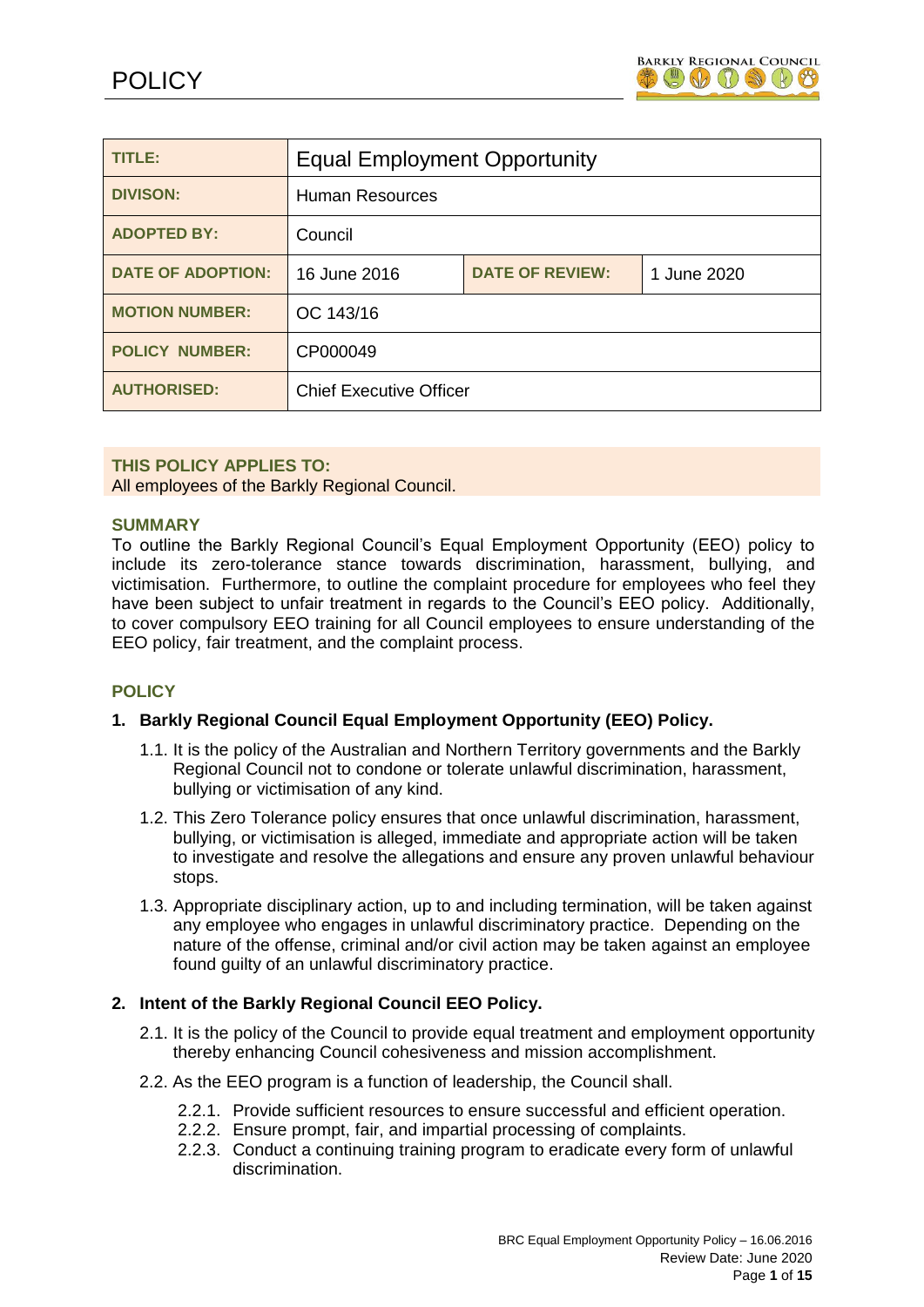

- 2.2.4. Communicate the policy to all employees, as well as all new applicants for advertised position vacancies.
- 2.2.5. Identify, assess, and remove EEO barriers through the utilisation of Organisational Climate Surveys to gather information, identify and assess EEO barriers to assist the Chief Executive Officer in the removal and neutralisation of those barriers to prevent unlawful discrimination.
- 2.2.6. Appoint Contact Officers to provide counselling for aggrieved employees.
- 2.2.7. Ensure complaints are fairly and thoroughly addressed and that final actions are taken in a timely manner.

# **3. Objectives of the Barkly Regional Council EEO Policy.**

- 3.1. Eradication of unlawful discrimination through a continuing training campaign to rid all forms of discrimination, harassment, victimisation, and bullying from the workplace.
- 3.2. Fostering a positive human relations environment through the use of Organisational Climate Surveys to evaluate the positives and negatives in the local environment and further training to help employees and managers at all levels to understand the need for a positive human relations environment.

## **4. Responsibilities.**

- 4.1. Chief Executive Officer.
	- 4.1.1. Has ultimate responsibility to ensure the Council has an effective EEO program.
	- 4.1.2. Shall promote EEO to all directors, managers and employees within the Council.
	- 4.1.3. Shall provide an environment free of unlawful discrimination, harassment, victimisation, and bullying.
	- 4.1.4. Shall advise Human Resources when an Organisational Climate Survey is to be released and will ensure a Survey is conducted, at a minimum, once in a 12-month period.
	- 4.1.5. Shall inform an alleged offender that they are the subject of a formal EEO complaint and provide only general information as to the nature of the allegation without disclosing the complainant's identity.
	- 4.1.6. Shall caution the alleged offender from taking reprisal or other retaliatory actions against the complainant and/or witness if the alleged offender suspects or discovers their identity.
	- 4.1.7. Shall inform the alleged offender of the outcome of the EEO complaint against them.
- 4.2. Human Resources Manager
	- 4.2.1. Has functional responsibility to develop and carry-out the EEO program initiatives.
	- 4.2.2. Shall submit Organisational Climate Survey's within 2 weeks of receiving the Chief Executive Officer directive to perform the Survey.
	- 4.2.3. Shall analyse and report on the Survey findings to the Council Executive Team.
	- 4.2.4. Shall maintain neutrality in the performance of investigating complaints.
	- 4.2.5. Shall assist the complainant with determining their basis, framing claims, and clarifying any ambiguities.
	- 4.2.6. Shall seek a reasonable resolution at the lowest possible level.
	- 4.2.7. Shall prepare and provide a Clarification report to the Chief Executive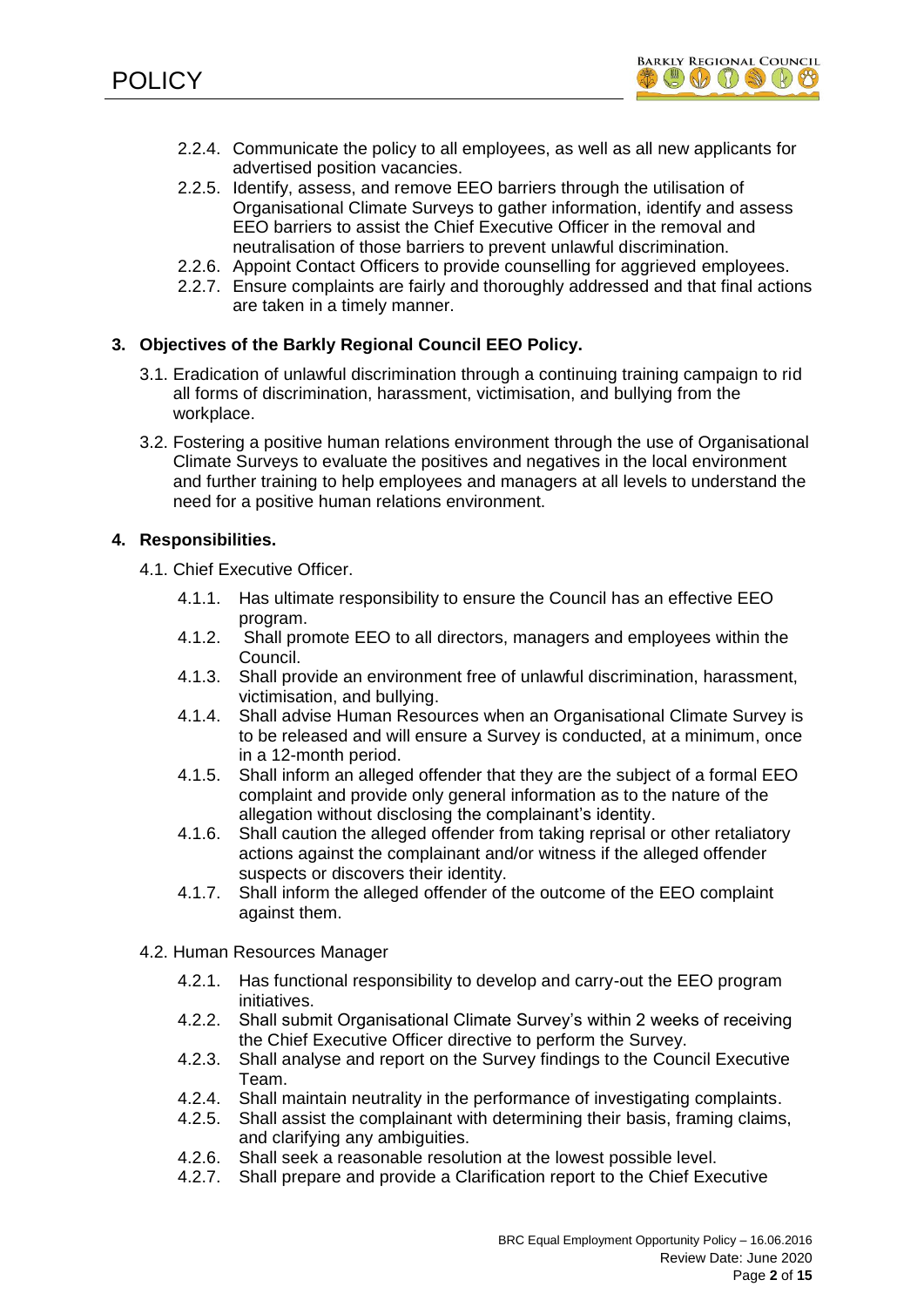

Officer within 2 workdays of a claim being resolved.

- 4.2.8. Notifies the Chief Executive Officer of situations involving possible unlawful discrimination, harassment, victimisation, or bullying when no claim has been lodged.
- 4.3. Contact Officers.
	- 4.3.1. Shall maintain neutrality in the performance of Contact Officer duties.
	- 4.3.2. Shall assist the complainant with determining their basis, framing claims, and clarifying any ambiguities.
	- 4.3.3. Shall seek a reasonable resolution at the lowest possible level.
	- 4.3.4. Shall prepare and provide a Contact Officer report to the Chief Executive Officer, through the Human Resources Manager, within 5 workdays of a claim being resolved.
	- 4.3.5. Notifies the Human Resources Manager of situations involving possible unlawful discrimination, harassment, victimisation, or bullying when no claim has been lodged.

## **5. Prohibition of Discrimination.**

- 5.1. Discrimination can be either direct or indirect.
	- 5.1.1. Direct discrimination operates on a comparative basis such as when a person with a particular characteristic is treated less favourably than a person without that characteristic.
	- 5.1.2. Indirect discrimination occurs where an employer's policies or work practices are the same for everyone but place a particular employee or group of employees at a disadvantage.
- 5.2. For discrimination to be unlawful, it must also be unreasonable.
- 5.3. It is unlawful to unfairly treat people due to the following attributes.
	- 5.3.1. Age.
	- 5.3.2. Sex.
	- 5.3.3. Chosen gender.
	- 5.3.4. Race.
	- 5.3.5. Disability or impairment.
	- 5.3.6. Sexuality.
	- 5.3.7. Marital or domestic partnership status.
	- 5.3.8. Social origin.
	- 5.3.9. Trade union or employer association activity.
	- 5.3.10. Pregnancy.
	- 5.3.11. Parenthood.
	- 5.3.12. Caring responsibilities.
	- 5.3.13. Identity of spouse.
	- 5.3.14. Religious belief or activity.
	- 5.3.15. Breastfeeding.
	- 5.3.16. Political opinion, affiliation, or activity.
	- 5.3.17. Irrelevant criminal record.
	- 5.3.18. Irrelevant medical record.
	- 5.3.19. Association with a person who has or is believed to have an attribute.
- 5.4. The Council shall not discriminate against any recruit with an attribute. A recruit with an attribute shall be considered equally against those recruits without an attribute.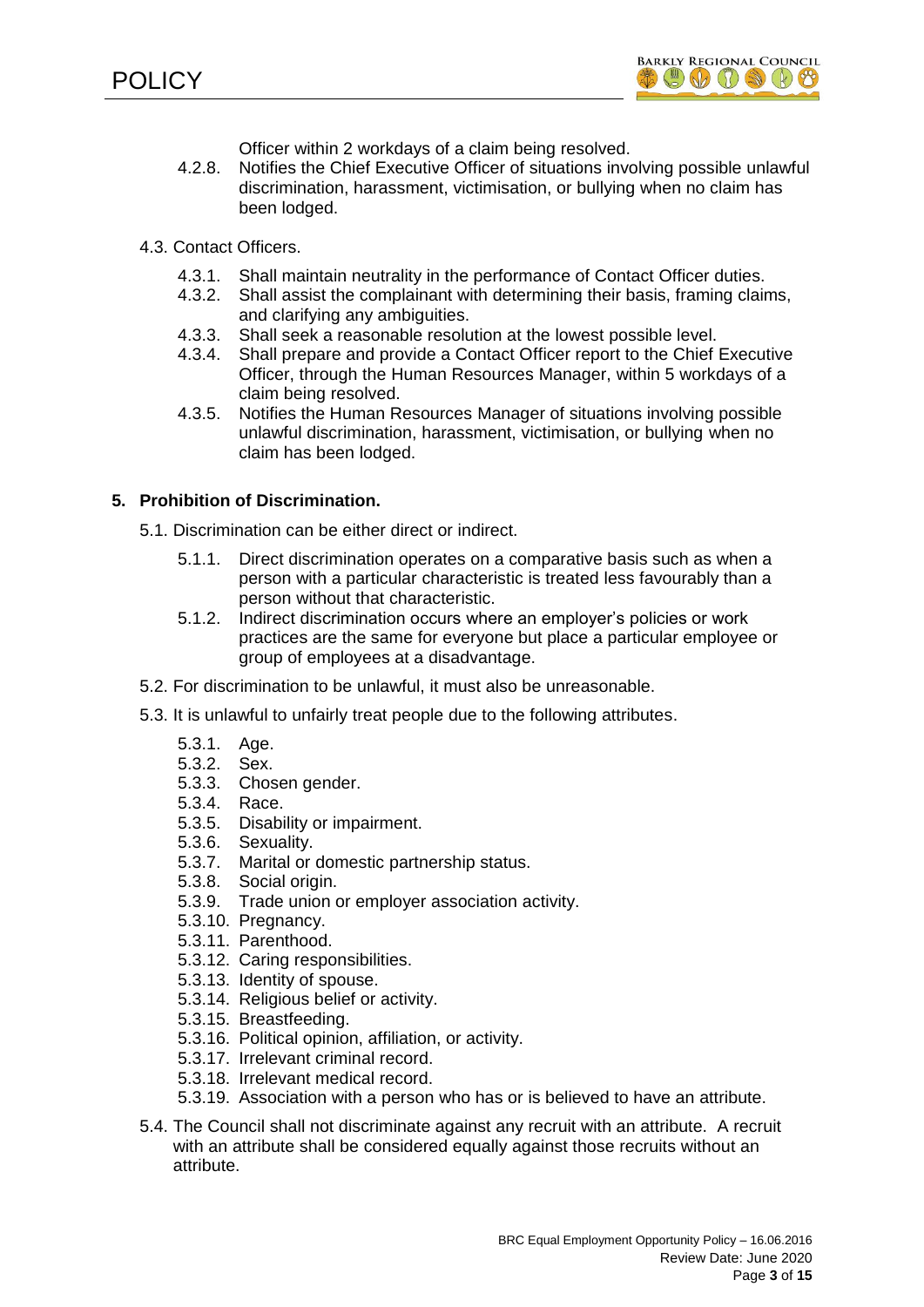

5.5. The Council shall not ask an employee or recruit a question which would result in seeking unnecessary information in attempt to discover an attribute when the attribute has no relevance to the job.

# **6. Prohibition of Sexual Harassment.**

- 6.1. Unlawful sexual harassment includes.
	- 6.1.1. Unwelcome sexual advances, requests for sexual favours, or other verbal or physical conduct of a sexual nature particularly when submission to such conduct is made directly or indirectly as a term of condition or employment and/or when submission to or rejection of such conduct is used as a basis for an employment decision affecting the person.
	- 6.1.2. Creating an intimidating, hostile working environment.
	- 6.1.3. Conduct which has the purpose or effect of unreasonably interfering with an individual's work performance.
	- 6.1.4. Actions/behaviours with the intention of offending, humiliating, or intimidating the aggrieved person.

### **7. Prohibition of Racial Harassment**

- 7.1. Unlawful racial harassment pertains to one's actual or assumed race in relation to one of the following attributes.
	- 7.1.1. Place of birth
	- 7.1.2. Nationality
	- 7.1.3. Colour
	- 7.1.4. Accent
	- 7.1.5. Language
	- 7.1.6. Physical characteristics
- 7.2. Racial harassment includes.
	- 7.2.1. Jokes relating to racial characteristics.
	- 7.2.2. Belittling comments
	- 7.2.3. Offensive mimicry relating to accent of physical characteristics
	- 7.2.4. Derogatory comments about customs and traditions
	- 7.2.5. Excluding a person from activities or information because of their race
	- 7.2.6. Setting different work or conduct standards for people on the basis of their race

# **8. Prohibition of Victimisation.**

- 8.1. Unlawful victimisation is behaviour displayed by a person against another person who does the following:
	- 8.1.1. Has made, or intends to make, a complaint.
	- 8.1.2. Has given, or intends to give, evidence or information in connection with proceedings under this policy.
	- 8.1.3. Has alleged, or intends to allege, that a person has committed an act which would amount to a contravention to this policy.
	- 8.1.4. Has done anything in relation to a person under or by reference to this policy.
- 8.2. Victimisation takes place if a person subjects or threatens to subject another person or an associate of the other person to any detriment.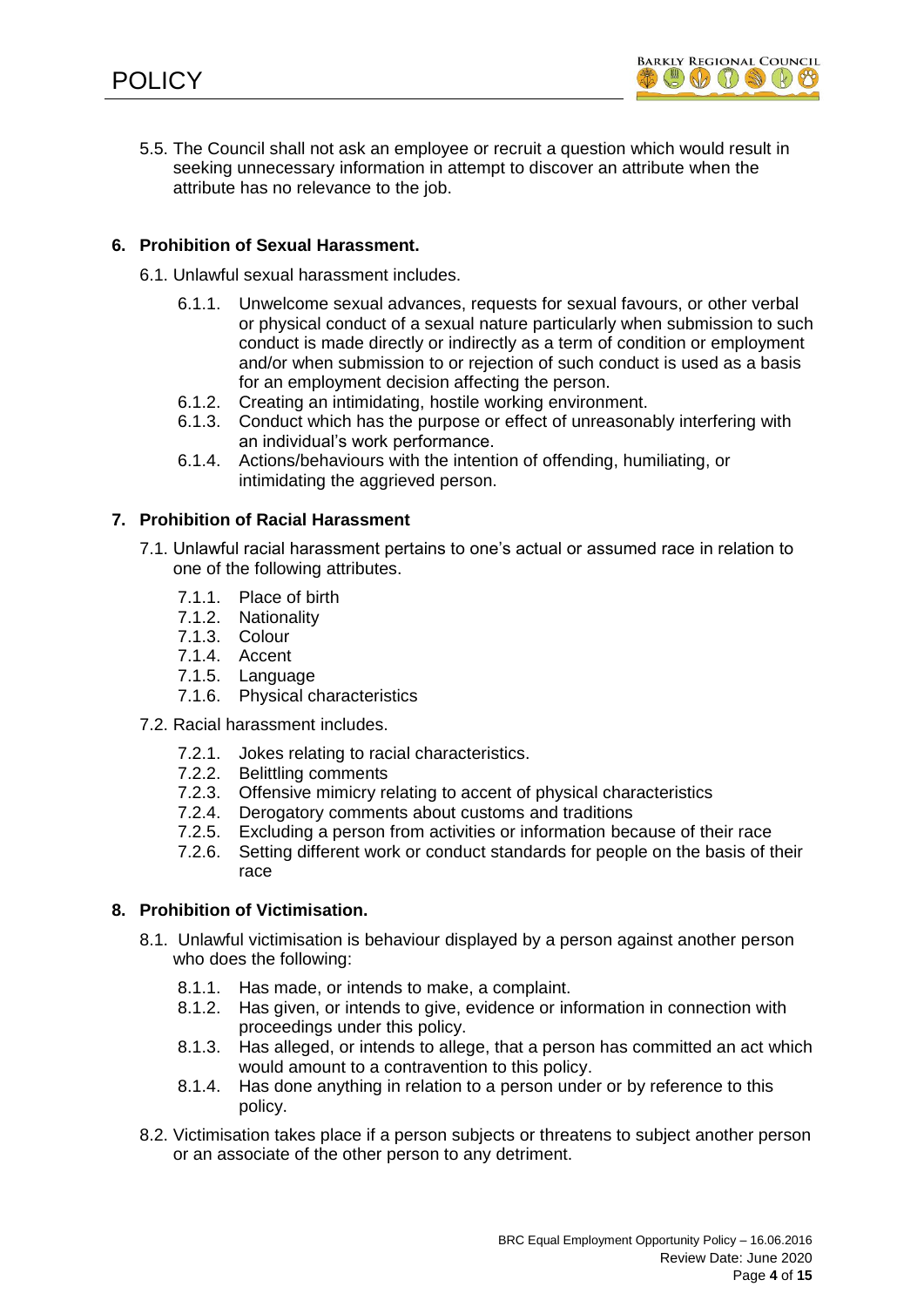

# **9. Prohibition of Bullying.**

- 9.1. Workplace bullying is defined as repeated and unreasonable behaviour directed towards a worker or a group of workers that creates a risk to health and safety.
	- 9.1.1. Repeated behaviour refers to the persistent nature of the behaviour and can involve a range of behaviours over time.
	- 9.1.2. Unreasonable behaviour refers to the behaviour that a reasonable person, having considered the circumstances, would see as unreasonable, including behaviour that is victimising, humiliating, intimidating, or threatening.
		- 9.1.2.1. A single incident of unreasonable behaviour is not considered to be workplace bullying, however it may have the potential to escalate and should not be ignored.
- 9.2. Prohibited bullying activities include the following:
	- 9.2.1. Abusive, insulting, or offensive language or comments.
	- 9.2.2. Unjustified criticism or complaints.
	- 9.2.3. Deliberately excluding someone from workplace activities.
	- 9.2.4. Withholding information that is vital for effective work performance.
	- 9.2.5. Setting unreasonable timelines or constantly changing deadlines.
	- 9.2.6. Setting tasks that are unreasonably below or beyond a person's skill level.
	- 9.2.7. Denying access to information, supervision, consultation, or resources to the detriment of the worker.
	- 9.2.8. Spreading misinformation or malicious rumours.
	- 9.2.9. Changing work arrangements such as rosters and leave to deliberately inconvenience a particular worker or workers.
- 9.3. The following managerial actions are not considered as bullying:
	- 9.3.1. Setting reasonable performance goals, standards, and deadlines.
	- 9.3.2. Rostering and allocating working hours where the requirements are reasonable.
	- 9.3.3. Transferring a worker for operational reasons.
	- 9.3.4. Deciding not to select a worker for promotion where a reasonable process is followed.
	- 9.3.5. Informing a worker about unsatisfactory work performance in an honest, fair, and constructive way.
	- 9.3.6. Informing a worker about inappropriate behaviour in an objective and confidential way.
	- 9.3.7. Implementing organisational changes or restructuring.
	- 9.3.8. Taking disciplinary action, including suspension or terminating employment.

## **10. Informal Complaints.**

- 10.1. The objective of the informal complaint process is to attempt resolution at the lowest possible level.
- 10.2. The informal complaint program addresses allegations of unlawful discrimination on the basis of any category identified in paragraph 5.3, harassment, victimisation, or bullying.
- 10.3. Only a complainant may file an informal complaint.
	- 10.3.1. Third parties may not file an informal complaint on behalf of the complainant. A third party may have a confidential discussion with the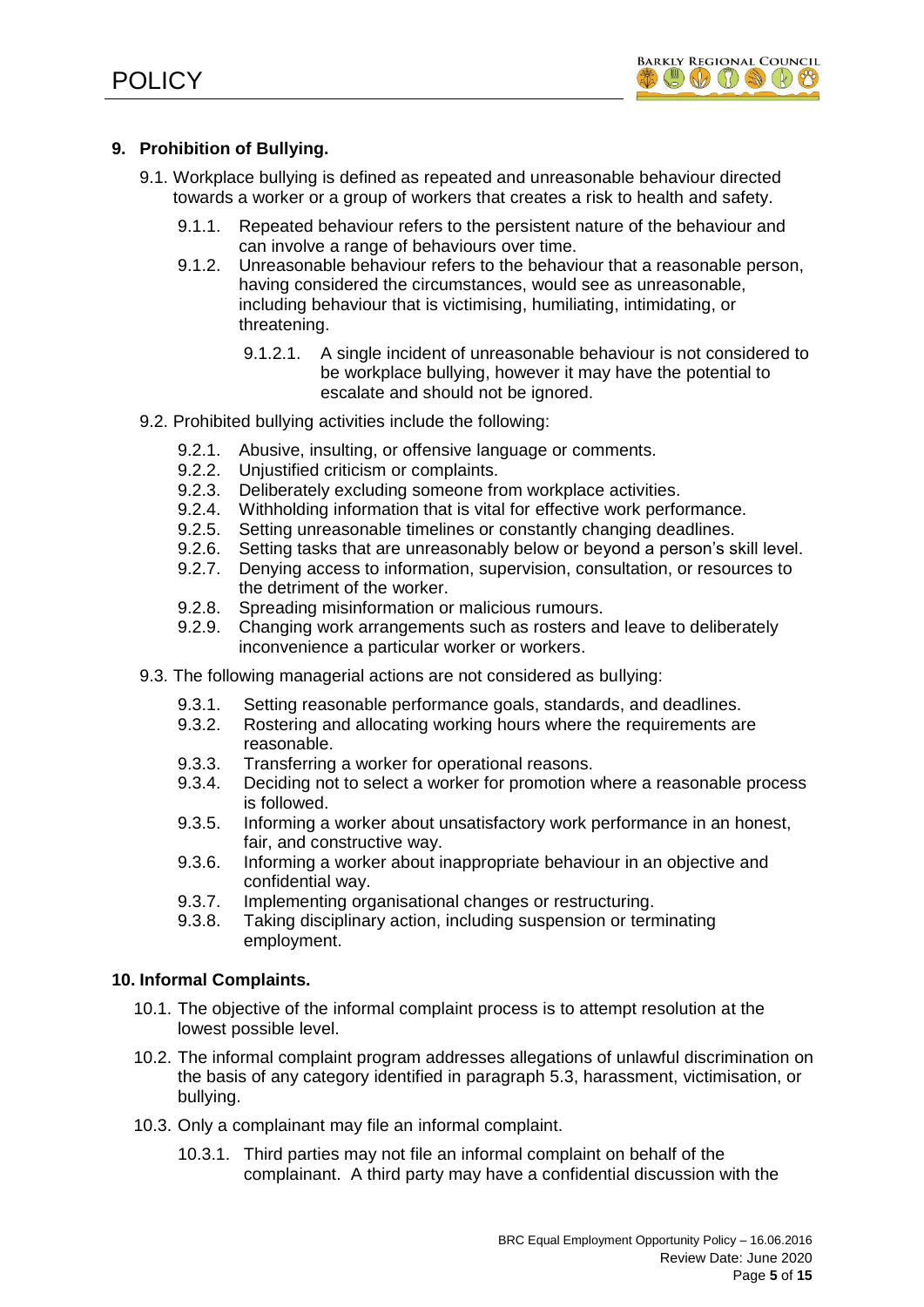

Contact Officer or Human Resources to seek out guidance in order to assist an aggrieved person handle the possible situation at their level without filing a complaint.

- 10.3.2. Complaints stemming from activity outside the scope of the Barkly Regional Council by an aggressor who is not an employee of the Council shall not be considered. Complainants shall be referred to the local authorities for assistance.
- 10.4. An informal complaint shall be submitted within 5 work days of the alleged offense occurring.
- 10.5. The Contact Officer shall advise to the complainant:
	- 10.5.1. Whether they are a proper complainant, whether their allegation can be accepted, and of informal resolution options.
	- 10.5.2. That the Contact Officer does not have the privilege of confidentiality, however all information provided will be used for official purposes only and the privacy of the individual will be protected to the extent permitted by law.
	- 10.5.3. That allegations of unlawful discrimination, harassment, victimisation or bullying claims and all information concerning the case will be documented and followed-up with the complainant every 3 work days until closure.
	- 10.5.4. To return to the Contact Officer if the complainant experiences any form of reprisal.
	- 10.5.5. If the complainant's concerns have not been resolved, the complainant may file a formal complaint.
- 10.6. The complainant may do the following during an informal complaint.
	- 10.6.1. May orally address or prepare written correspondence to the alleged offender advising him or her of the perceived inappropriate behaviour with a clear message that continuation of that behaviour may result in a formal complaint.
	- 10.6.2. May request intervention by a co-worker or manager.
- 10.7. The Contact Officer shall do the following during the Informal Complaint process.
	- 10.7.1. Counsel the complainant as described in paragraph 10.5.
	- 10.7.2. Ensure the complainant identifies the type of discrimination that is alleged to have occurred. For sexual harassment complaints, also indicate the primary nature of the case.
		- 10.7.2.1. Verbal
		- 10.7.2.2. Non-verbal
		- 10.7.2.3. Physical
	- 10.7.3. Ensure the complainant provides specific allegations. Identify who, what, where, when, how, and why, the complainant believes they are an aggrieved person.
	- 10.7.4. Shall complete a memorandum to document and accept the complaint along with documenting the overall impact the allegations have had or may have on the complainant.
	- 10.7.5. Have the complainant sign the memorandum. If the complainant makes allegations but does not wish to file an informal complaint, the complainant does not have to sign. In lieu, the Contact Officer shall document on the memorandum the complainant's intentions.
	- 10.7.6. Notify the Human Resources Manager of the informal complaint.
	- 10.7.7. Conduct follow-up actions at least every 3 work days.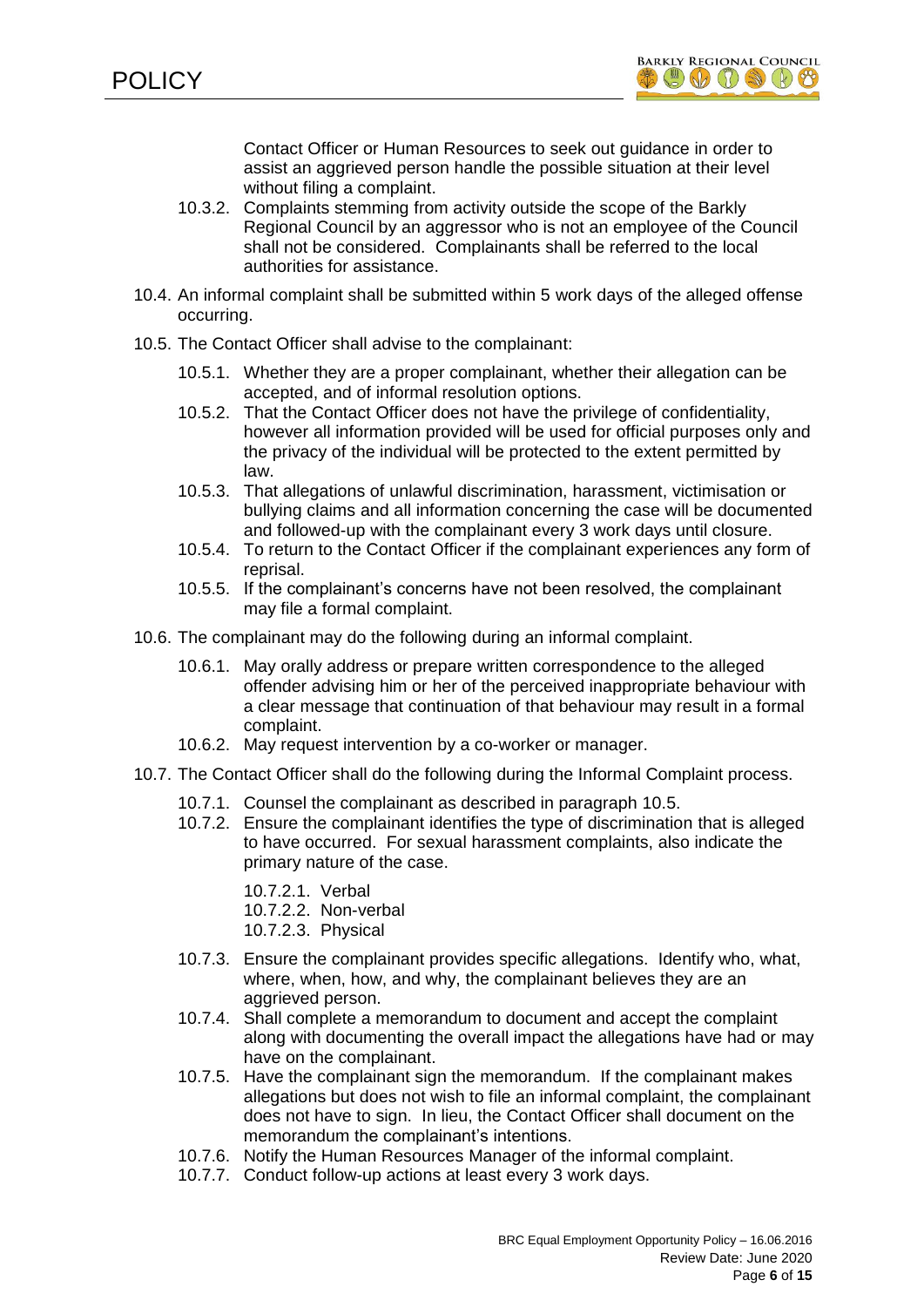

- 10.7.8. Document all actions taken during the informal process.
- 10.7.9. Conduct a final follow-up to determine if the complainant has decided that their allegation has been resolved, not resolved, or the complainant elects to file a formal complaint.
- 10.8. An informal complaint is considered closed after the final follow-up. The Contact Officer shall complete a case synopsis which is specific and fully detailed and send to the Human Resources Manager
- 10.9. The Human Resources Manager shall

10.9.1. Forward a copy of the case synopsis to the Chief Executive Officer. 10.9.2. Retain the case synopsis on file for 7 years.

### **11. Formal Complaints.**

- 11.1. The objective of the formal complaint process is for an employee to formally present allegations of unlawful discrimination, harassment, victimisation, or bullying in order to attempt resolution.
- 11.2. The formal complaint program addresses allegations of unlawful discrimination on the basis of any category identified in paragraph 5.3, harassment, victimisation, or bullying.
- 11.3. Only a complainant may file a formal complaint.
	- 11.3.1. Third parties may not file a formal complaint on behalf of the complainant. A third party may have a confidential discussion with the Contact Officer or Human Resources to seek out guidance in order to assist an aggrieved person.
	- 11.3.2. Complaints stemming from activity outside the scope of the Barkly Regional Council by an aggressor who is not an employee of the Council shall not be considered. Complainants shall be referred to the local authorities for assistance.
- 11.4. An formal complaint shall be submitted within 10 work days of the alleged offense occurring.
	- 11.4.1. A formal complaint can be filed more than 10 work days of the alleged offense occurring only if the complainant attempted to resolve the situation through the informal complaint process.
	- 11.4.2. When a complainant files a formal complaint as an appeal to an informal complaint, the formal complaint must be filed within 5 work days after closure of the informal complaint.
- 11.5. The Contact Officer shall:
	- 11.5.1. Advise the complainant whether they are a proper complainant and whether their allegation can be accepted.
	- 11.5.2. Advise that the Contact Officer does not have the privilege of confidentiality, however all information provided will be used for official purposes only and the privacy of the individual will be protected to the extent permitted by law.
	- 11.5.3. Shall refer the complainant to Human Resources in order to file the formal complaint.
- 11.6. The Human Resources Manager shall:
	- 11.6.1. Advise that Human Resources does not have the privilege of confidentiality, however all information provided will be used for official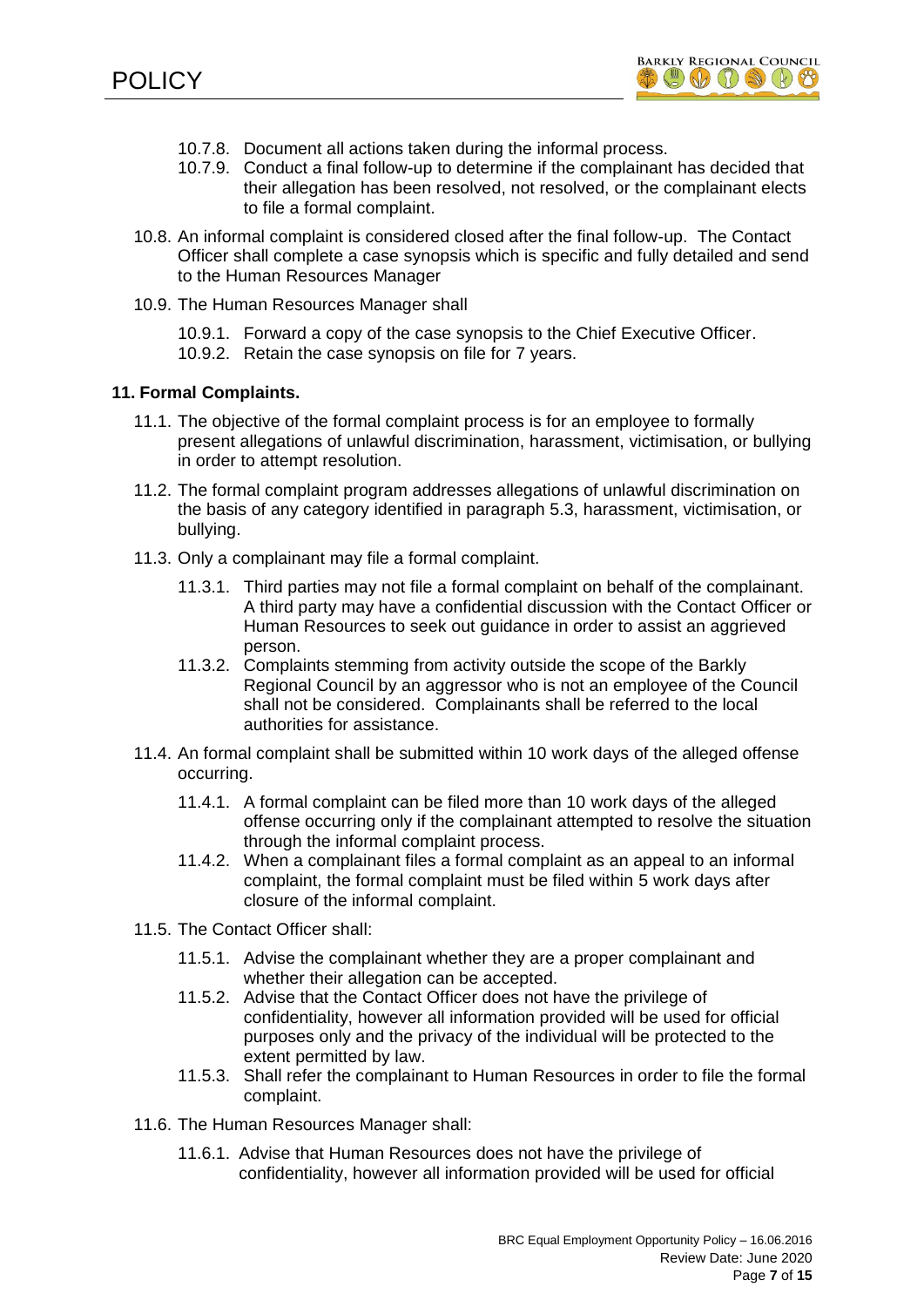

purposes only and the privacy of the individual will be protected to the extent permitted by law.

- 11.6.2. Advise the complainant to inform Human Resources if the complainant experiences any form of reprisal.
- 11.6.3. Advise that the complainant can withdraw their complaint, in writing, at any time.
- 11.6.4. Advise the complainant of their appeal rights.
- 11.6.5. Ensure the complainant identifies the type of discrimination that is alleged to have occurred. For sexual harassment complaints, also indicate the primary nature of the case.
	- 11.6.5.1. Verbal
	- 11.6.5.2. Non-verbal
	- 11.6.5.3. Physical
- 11.6.6. Ensure the complainant provides specific allegations. Identify who, what, where, when, how, and why, the complainant believes they are an aggrieved person.
- 11.6.7. Shall complete a memorandum to document and accept the complaint along with documenting the overall impact the allegations have had or may have on the complainant.
- 11.6.8. Have the complainant sign the memorandum
- 11.6.9. Notify the Chief Executive Officer of the formal complaint.
- 11.6.10. Conduct a follow-up with the complainant at least every 3 work days to advise on the status of the complaint.
- 11.6.11. Document all actions taken during the formal process, to include:
	- 11.6.11.1. When case clarification began
	- 11.6.11.2. When case clarification ended
	- 11.6.11.3. When the clarification report was forwarded to the Chief Executive Officer
	- 11.6.11.4. When the Human Resources Manager received information of any actions which the Chief Executive Officer elects to take.
- 11.7. The Chief Executive Officer shall do the following:
	- 11.7.1. Notify the alleged offender that they are the subject of a formal EEO complaint, the general nature of the allegations made against them, and that the Human Resources Manager will be performing a formal complaint clarification.
	- 11.7.2. Shall make every effort to protect the complainant's identity or demographics.
	- 11.7.3. Shall caution the alleged offender against taking reprisal or other retaliatory actions against the complainant or witnesses if the alleged offender suspects their identity.
	- 11.7.4. Shall caution the alleged offender to not discuss the case with others during the clarification process.
	- 11.7.5. Shall advise the alleged offender that Human Resources will conduct impartial interviews of potential witnesses.
	- 11.7.6. Shall advise the alleged offender that they may provide the names of potential witnesses to Human Resources.
	- 11.7.7. Shall advise the alleged offender that they will be given the opportunity to respond to Human Resources regarding the allegations.
	- 11.7.8. Shall advise Human Resources once the alleged offender has been briefed.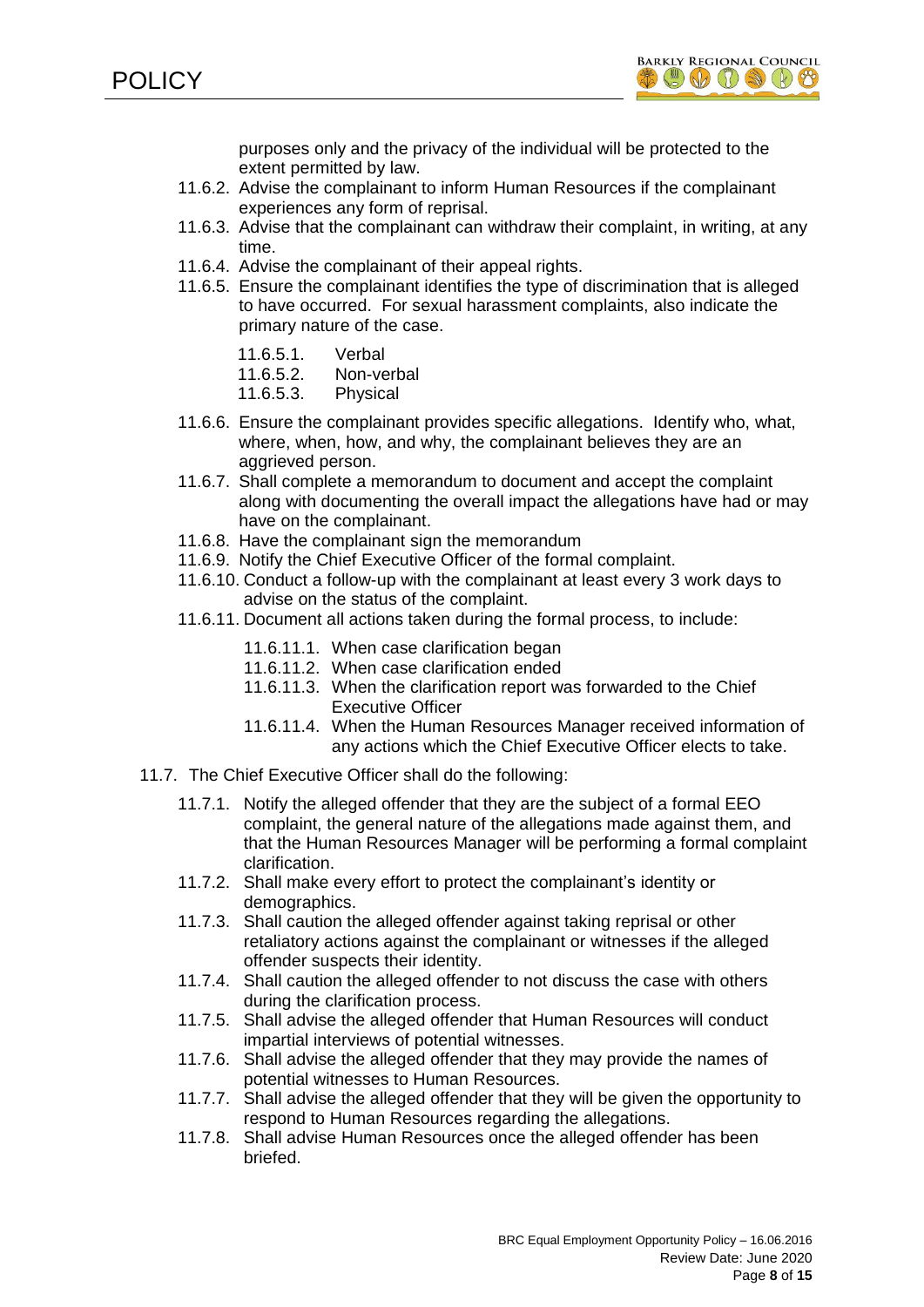

11.8. A formal complaint is considered closed after all actions which were elected by the Chief Executive Officer has been accomplished. Human Resources shall complete a case synopsis which is specific and fully detailed to be retained on file for 7 years.

# **12. Formal Complaint Clarification Process.**

- 12.1. The complaint clarification includes interviewing and taking statements from persons, to include complainants, alleged offenders, and potential witnesses, who may have information relevant to the case and gathering data from records or reports.
- 12.2. The Human Resources Manager may use information gathered from other investigations in conjunction with their own clarification process to establish a preponderance of credible evidence.
	- 12.2.1. Credible evidence is defined as evidence that is believable, confirmed, and corroborated.
- 12.3. Human Resources will coordinate all interviews with the Chief Executive Officer.
- 12.4. Human Resources will develop an interview outline from the specific allegations of unlawful discrimination, harassment, victimisation, or bullying and forward the proposed interview questions and allegations to the Chief Executive Officer.
	- 12.4.1.The interview outline should include open-ended questions and provide witnesses with the opportunity to evaluate the complainant's allegations and provide additional evidence that assists in evaluating whether the facts meets the elements of the definition of the alleged violation(s).
	- 12.4.2. Human Resources may deviate from the outline as necessary to ask follow-up questions and explore issues.
- 12.5. Disclosures made during EEO complaints are for official use only but do not have any privilege of confidentiality. Human Resources shall advise complainants that the complaint shall be discussed with appropriate officials and witnesses in an effort to resolve the matter.
	- 12.5.1. Human Resources shall not disclose the name of the complainant without the consent of the individual unless such disclosure is necessary during the course of clarification or required by law.
- 12.6. When interviewing witnesses, Human Resources shall advise the witness that they are conducting a clarification into an allegation of unlawful discrimination, harassment, bullying, or victimisation.
- 12.7. At the end of the interview, Human Resources will ask the witness to write a witness summary statement. Human Resources may assist the witness, but the witness must author and sign the statement.
- 12.8. After Human Resources completes the interviews and gathers all required information and evidence, the Human Resources Manager must write a clarification report.
- 12.9. If the clarification results in a determination that a preponderance of credible evidence indicates that an EEO violation has occurred, the complaint is substantiated.
	- 12.9.1.The clarification report is forwarded to the Chief Executive Officer for review and action.
	- 12.9.2.The clarification report must contain information sufficient to enable the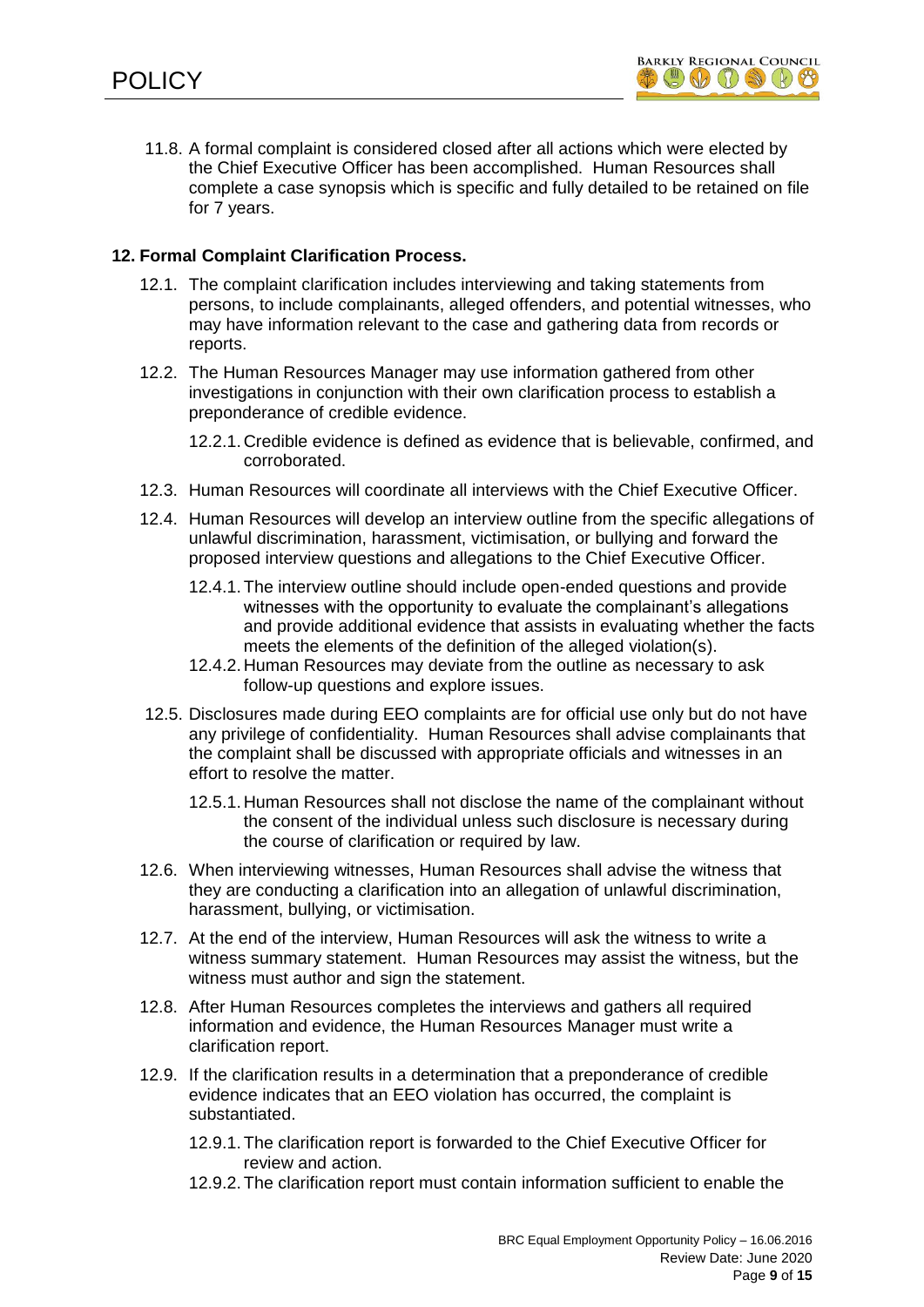

Chief Executive Officer to take action to eliminate unlawful discrimination, harassment, bullying, or victimisation.

- 12.10.If the clarification does not substantiate the allegations of unlawful discrimination, harassment, bullying, or victimisation, by a preponderance of credible evidence, the Human Resources Manager will forward the report to the Chief Executive Officer for review.
- 12.11.The Chief Executive Officer shall brief the alleged offender of the outcome and/or findings of the complaint.
- 12.12.Human Resources shall brief the complainant on the outcome of their complaint.
	- 12.12.1. The complainant shall sign a statement indicating that they have been briefed on the outcome.
- 12.13. Human Resources shall conduct a follow-up with the complainant within 30 calendar days of the complaint being closed to ensure reprisal has not occurred.
	- 12.13.1. If the complaint was substantiated, Human Resources shall follow-up to ensure the offender has stopped the acts of unlawful discrimination, harassment, bullying, or victimisation.

## **13. Appeals.**

- 13.1. Informal Complaint Appeals.
	- 13.1.1. The sole mechanism to appeal an informal complaint is to file a formal complaint.
	- 13.1.2. The complainant must file the formal complaint, as an appeal, within 5 work days after closure of the informal complaint.
- 13.2. Formal Complaint Appeals.
	- 13.2.1. Appeals can be submitted by complainants who wish to appeal unsubstantiated findings.
	- 13.2.2. Appeals can be submitted by offenders who wish to appeal substantiated findings.
	- 13.2.3. Complainants and offenders must submit an appeal through Human Resources within 30 calendar days after notification of the result of the case.
	- 13.2.4. All appeals must be made in writing and will contain no more than three single-spaced typewritten pages. The appellant may attach supporting documents to the written appeal.
	- 13.2.5. Human Resources, upon receiving the appeal, shall provide the Chief Executive Officer a complete copy of the case file, the written appeal, and an evaluation of any new evidence presented in the appeal for consideration.
	- 13.2.6. The Chief Executive Officer shall base all decision on appeals based on the case file and any additional written matters submitted with the appeal.
	- 13.2.7. The Chief Executive Officer may either sustain or overrule any finding or return the case to Human Resources for further fact finding.
	- 13.2.8. The Chief Executive Officer shall issue a written determination briefly reporting the action taken on the appeal.
	- 13.2.9. Human Resources will deliver the written appeal decision to the appellant and maintain a copy of the determination in the case file.
	- 13.2.10. If the Chief Executive Officer returns the case for further fact finding, Human Resources will advise the appellant of this fact and inform them of an anticipated date of further action.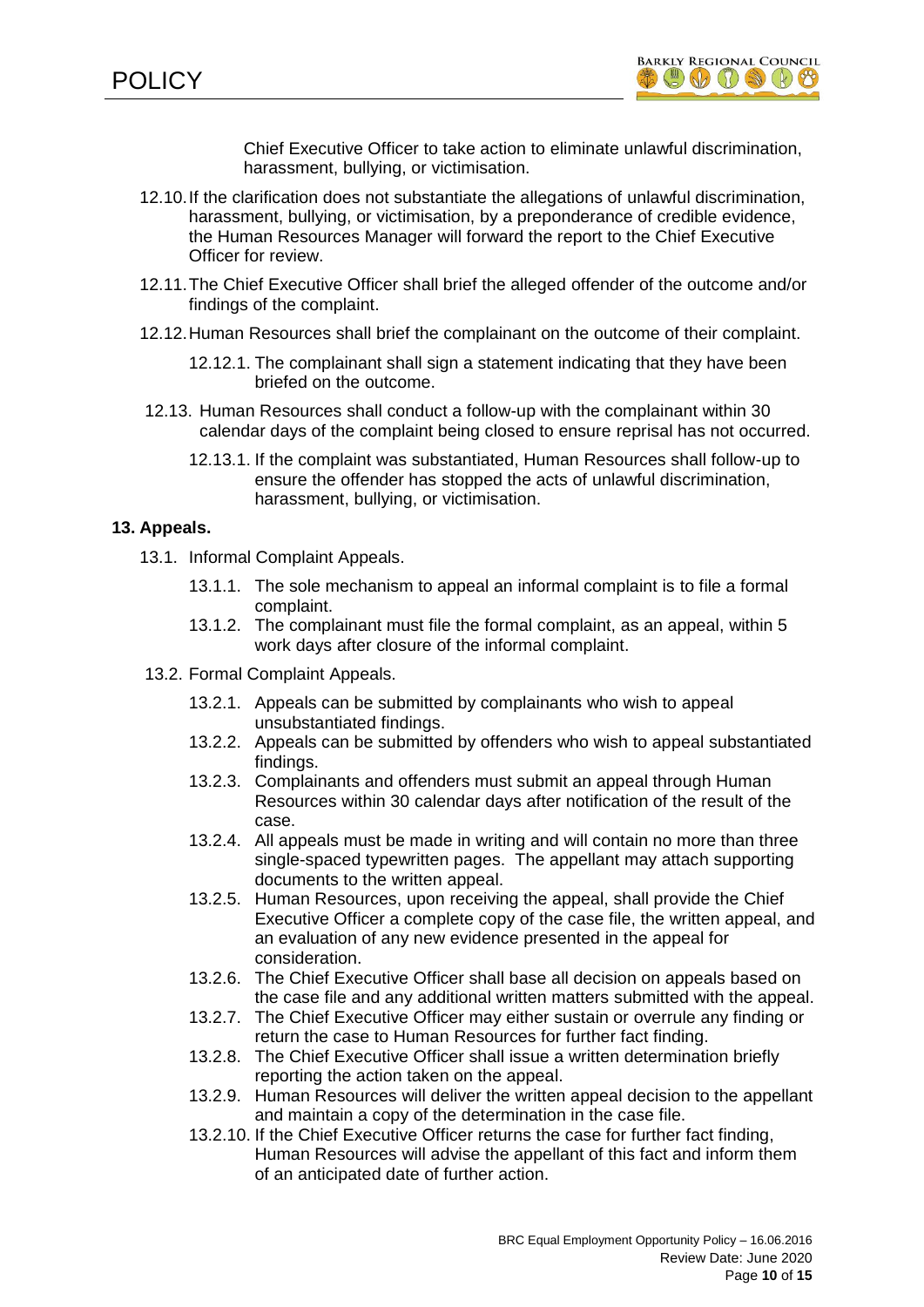# **14. Use of Outsourced Investigators.**

14.1. When an investigation arises where there may be a conflict of interest for Human Resources to conduct an investigation, the Human Resources Manager reserves the right to outsource the investigation to enable a fair and unbiased process.

# **15. Contact Officer.**

- 15.1. Contact Officers are an important first point of contact for people who believe they have an issue in the workplace pertaining to unlawful discrimination, harassment, bullying, or victimisation.
- 15.2. Contact Officers shall be appointed by the Chief Executive Officer. When possible, volunteers shall be sought prior to appointing non-volunteers.
- 15.3. Distribution of Contact Officers.
	- 15.3.1. At a minimum, Contact Officers shall work in the following locations.
		- 15.3.1.1. One Contact Officer at 41 Peko Road, Tennant Creek.
		- 15.3.1.2. One Contact Officer at 58 Peko Road, Tennant Creek.
		- 15.3.1.3. One Contact Officer at each Community.
- 15.4. Contact Officers shall attend an official Contact Officer training course.
	- 15.4.1. In lieu of attending an actual course, Contact Officers can receive training from the Human Resources Manager regarding Contact Officer duties until such time as to when official Contact Officer training becomes available.
- 15.5. Duties.
	- 15.5.1. Listen to the complainant and act as a support person.
	- 15.5.2. Explaining and providing information about what constitutes unlawful discrimination, harassment, bullying, and victimisation.
	- 15.5.3. Providing information about the options available to deal with the complainant's concerns.
	- 15.5.4. Discussing possible strategies the complainant can use to deal directly with the alleged offender.
	- 15.5.5. Referring the complainant to Human Resources if they decide to file a formal complaint.
- 15.6. Contact Officers shall remain neutral when performing their duties and not take sides causing a conflict of interest.
- 15.7. Contact Officers shall only advise options to the complainant and not coerce or influence the complainant to take or not take a certain action. It is completely the complainant's choice as to which option, if any, they elect to take.

## **16. Organisational Climate Surveys (OCS).**

- 16.1. The purpose of the OCS is to assist the Chief Executive Officer in assessing the organisation's human relations climate and to make recommendations for improvement.
- 16.2. The objective of the OCS is to provide the Chief Executive Officer insight into positive and negative factors that may impact the organisation's effectiveness and human relations environment.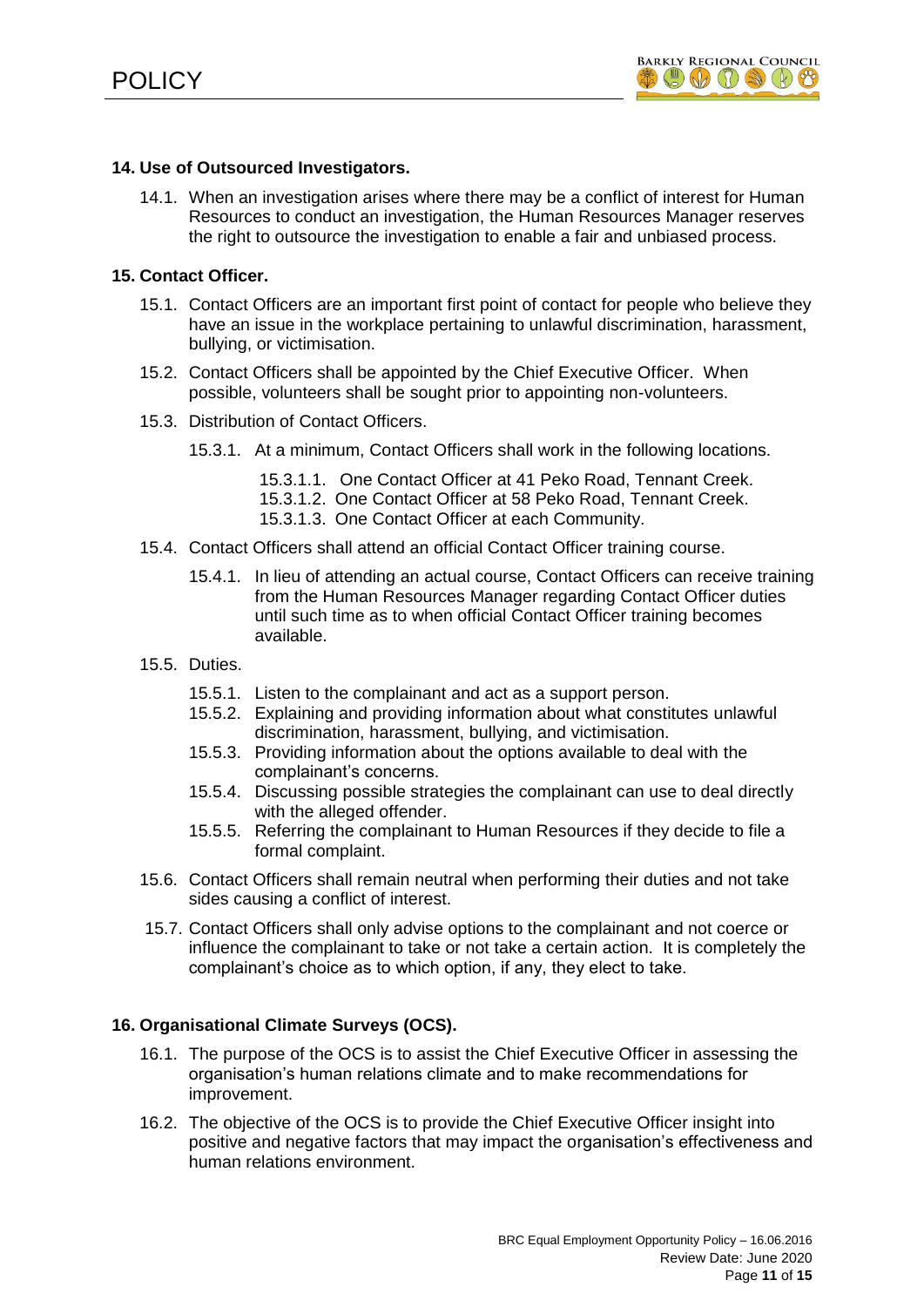

- 16.3. Human Resources shall conduct an OCS at least once in a 12-month period or more frequently upon Chief Executive Officer request.
	- 16.3.1. If a new Chief Executive Officer is appointed, an OCS shall be conducted within 60 calendar days of appointment.
- 16.4. Participation in the OCS is strictly voluntary, but highly encouraged.
- 16.5. OCS's shall be sent electronically through an on-line survey tool such as Survey Monkey.
	- 16.5.1. Paper-based OCS's may be used to help enable an employee complete the OCS where computer access may not be available or when long-term computer and/or network connectivity is compromised.
	- 16.5.2. Any paper-based OCS's received will be inputted into the survey tool by Human Resources.
- 16.6. OCS's shall remain open for a minimum of 2 weeks and a maximum of 4 weeks.
	- 16.6.1. The OCS may remain open longer if mitigating factors dictate to ensure a population group has the opportunity to complete the survey.
- 16.7. After the OCS is closed, Human Resources shall analyse the data and prepare and present the OCS report to the Chief Executive Officer no later than 10 work days after the OCS is closed.
- 16.8. The OCS report shall consist of the following:
	- 16.8.1. First Paragraph. An introductory statement addressing the who, what, when, where, why, and how of the OCS.
	- 16.8.2. Second Paragraph. A demographic breakout of employees completing the OCS to allow the Chief Executive Officer to evaluate the relevance of information and to see whose views are represented.
	- 16.8.3. Third and Subsequent Paragraphs. Addresses each category of the OCS to include data analysis.
	- 16.8.4. The final paragraph should outline recommendations and should close by expressing appreciation for those who participated in the OCS.

### **17. Special Needs Accommodation.**

- 17.1. When an employee or a recruit has a special need, the Council shall make all reasonable accommodations for the employee or recruit. Factors to be considered are as follows:
	- 17.1.1. Nature of the special need.
	- 17.1.2. Cost of accommodating the special need and the number of people who would benefit or be disadvantaged.
	- 17.1.3. Disruption accommodating the special need might cause.
	- 17.1.4. The nature of any benefit or detriment to all persons concerned.
- 17.2. The Council has the right to decline accommodating a special need if the need is unreasonable.
	- 17.2.1. An unreasonable accommodation is one which would result in a costly outcome to the Council, either monetarily or otherwise.

### **18. EEO Training.**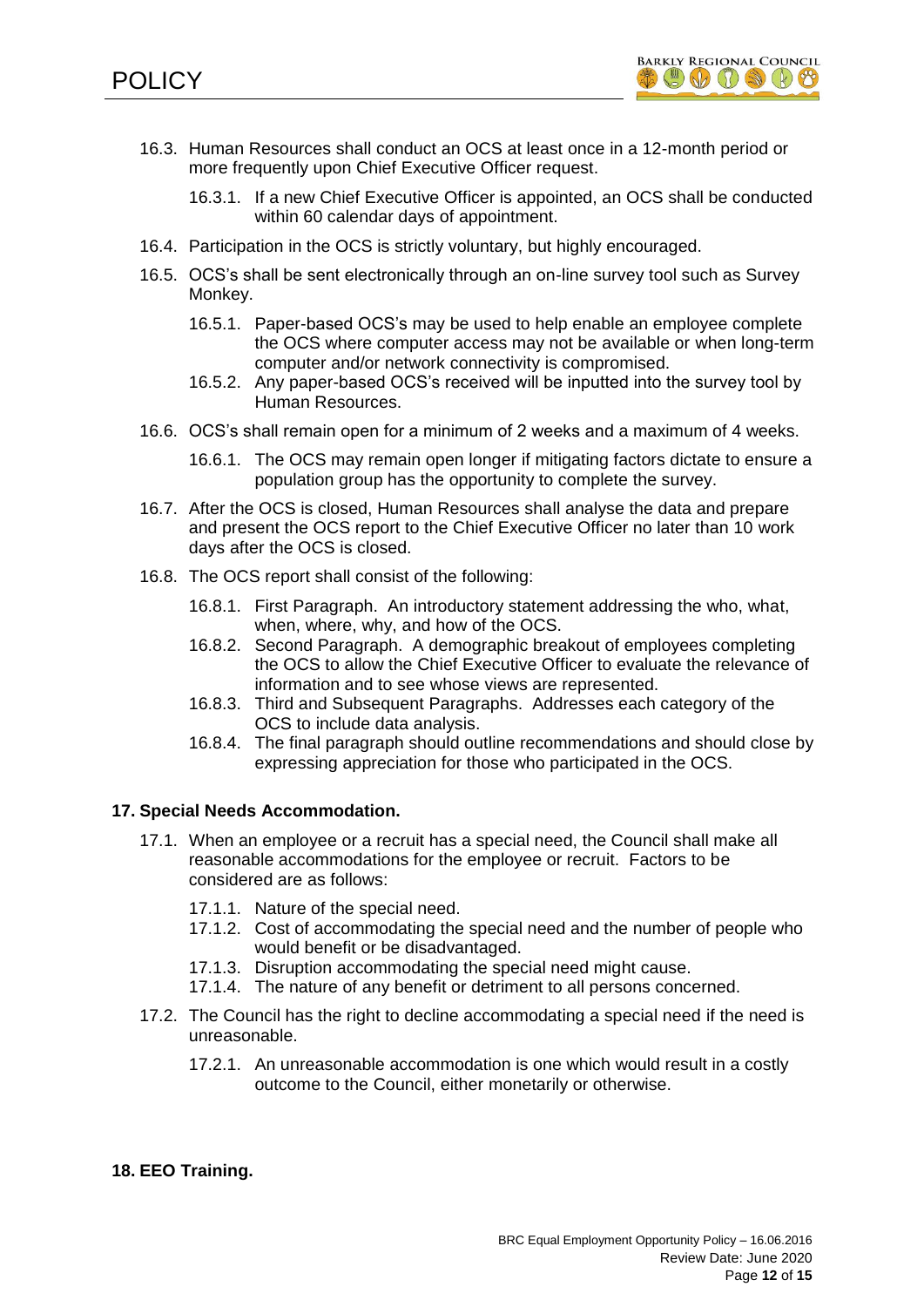

- 18.1. Periodic EEO training for all employees is vital to help ensure that all personnel have a basic understanding of EEO principles and the complaint process if an employee feels to be a victim of an EEO aggression.
- 18.2. EEO training shall occur during Induction briefs and every two years thereafter and conducted and/or coordinated by Human Resources.
	- 18.2.1. The Chief Executive Officer may mandate additional training to occur if a negative trend of EEO infractions is noted.
	- 18.2.2. Directors and Area Managers may request additional training for their area if they note negative trends within their areas.
- 18.3. Employees attending EEO training shall be recorded on a sign-in sheet. Human Resources shall maintain the sign-in sheets for a period of 2 years.
- 18.4. Survey's regarding EEO training will be sent to all attendees within 5 workdays through an on-line survey tool such as Survey Monkey.
	- 18.4.1. EEO training conducted during Induction briefs may be critiqued within the Induction survey.

## **19. Continuity Folder.**

- 19.1. Human Resources shall maintain a EEO continuity folder to consist of the following:
	- 19.1.1. A copy of the EEO policy.
	- 19.1.2. A copy of all EEO training sign-in sheets, to include copies of sign-in sheets from Inductions where EEO training was provided. 19.1.2.1. Sign-in sheets are to be maintained for a period of 2 years.
	- 19.1.3. A copy of the OCS report.
	- 19.1.4. A summary of all informal and formal complaints free of any personal identifiers.
	- 19.1.5. A copy of any paper-based training tools, if any.
	- 19.1.6. Any other documentation pertaining to the EEO program.

## **20. Definitions**

- 20.1. **Aggrieved Person.** An employee who believes he or she has been discriminated against on the basis of any factor identified in paragraph 6e.3.
- 20.2. **Anecdotal Comments.** Comments made by an interviewee that describes events experienced. Anecdotal comments are not word for word, but provide a synopsis of an event.
- 20.3. **Climate Assessment.** Actions taken to evaluate the human relations climate within an organisation.
- 20.4. **Complainant.** A person who files a complaint of discrimination or who submits allegations of unlawful discrimination, sexual harassment, bullying, or victimisation.
- 20.5. **Complaint.** An allegation of unlawful discrimination, sexual harassment, bullying, or victimisation.
- 20.6. **Contact Officer.** First point of contact for people who believe they have an unlawful discrimination, harassment, bullying, victimisation issue in the workplace.
- 20.7. **Credible Evidence.** Evidence that is believable, confirmed, and corroborated.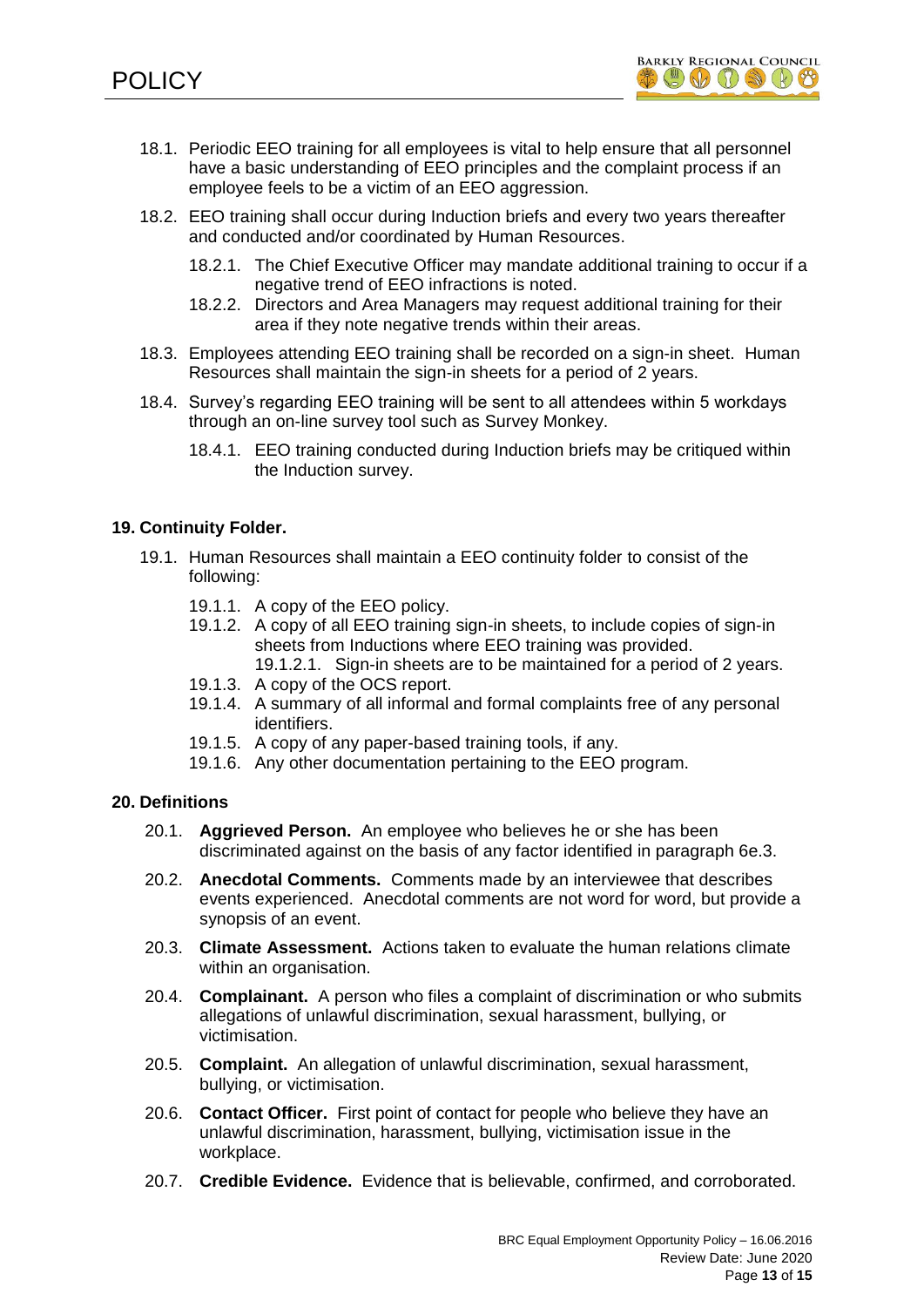

- 20.8. **Direct Discrimination.** Operating on a comparative basis, such as when a person with a particular characteristic is treated less favourably than a person without that characteristic.
- 20.9. **Equal Employment Opportunity (EEO).** An employment practice where employers do not engage in employment activities which are prohibited, to include unlawful discrimination, sexual harassment, bullying, and victimisation.
- 20.10. **Formal Complaint.** Allegation of unlawful discrimination, sexual harassment, bullying, or victimisation submitted in writing by a complainant.
- 20.11. **Human Relations Climate.** The prevailing perceptions of individuals concerning interpersonal relationships within their working environment.
- 20.12. **Indirect Discrimination.** Occurs when an employer's policies or work practices are the same for everyone but place a particular employee or group of employees at a disadvantage
- 20.13. **Informal Complaint.** Allegation of unlawful discrimination, sexual harassment, bullying, or victimisation, made either orally or in writing to the Contact Officer by a complainant, that is not submitted as a formal complaint.
- 20.14. **Mediation.** A structured process in which the parties seek the assistance of a third party to help them in resolving their issue. The primary attributes of mediation are a structured process, the use of interest-based negotiation techniques, and the use of separate and confidential caucuses between each party and the mediator.
- 20.15. **Preponderance of Evidence.** Evidence which is of greater weight or which is more credible and convincing to the mind than the evidence which is offered in opposition to it.
- 20.16. **Racial Harassment.** Inappropriate behaviour pertaining to one's actual or assumed race as it pertains to the place of birth, nationality, colour, accent, language or physical characteristics.
- 20.17. **Repeated Behaviour.** The persistent nature of behaviour which can involve a range of behaviours over time.
- 20.18. **Reprisal.** Taking or threatening to take an unfavourable action, withholding or threatening to withhold a favourable action, or any other act of retaliation against an employee for making or preparing to make a protected communication.
- 20.19. **Sexual Harassment.** Unwelcomed sexual advances, requests for sexual favours, or other unwelcomed verbal or physical conduct of a sexual nature.
- 20.20. **Substantiated.** A substantiated finding occurs when a preponderance of the evidence supports the complainant's allegation with the documented facts indicating that the alleged violation occurred.
- 20.21. **Unreasonable Behaviour.** Behaviour that a reasonable person, having considered the circumstances, would see as unreasonable, including behaviour that is victimising, humiliating, intimidating, or threatening.
- 20.22. **Victimisation.** Unfairly treating people for complaining or helping others to lodge a complaint.
- 20.23. **Workplace Bullying.** Repeated and unreasonable behaviour directed towards a worker or group of workers that creates a risk to health and safety.

## **21. Legislation**